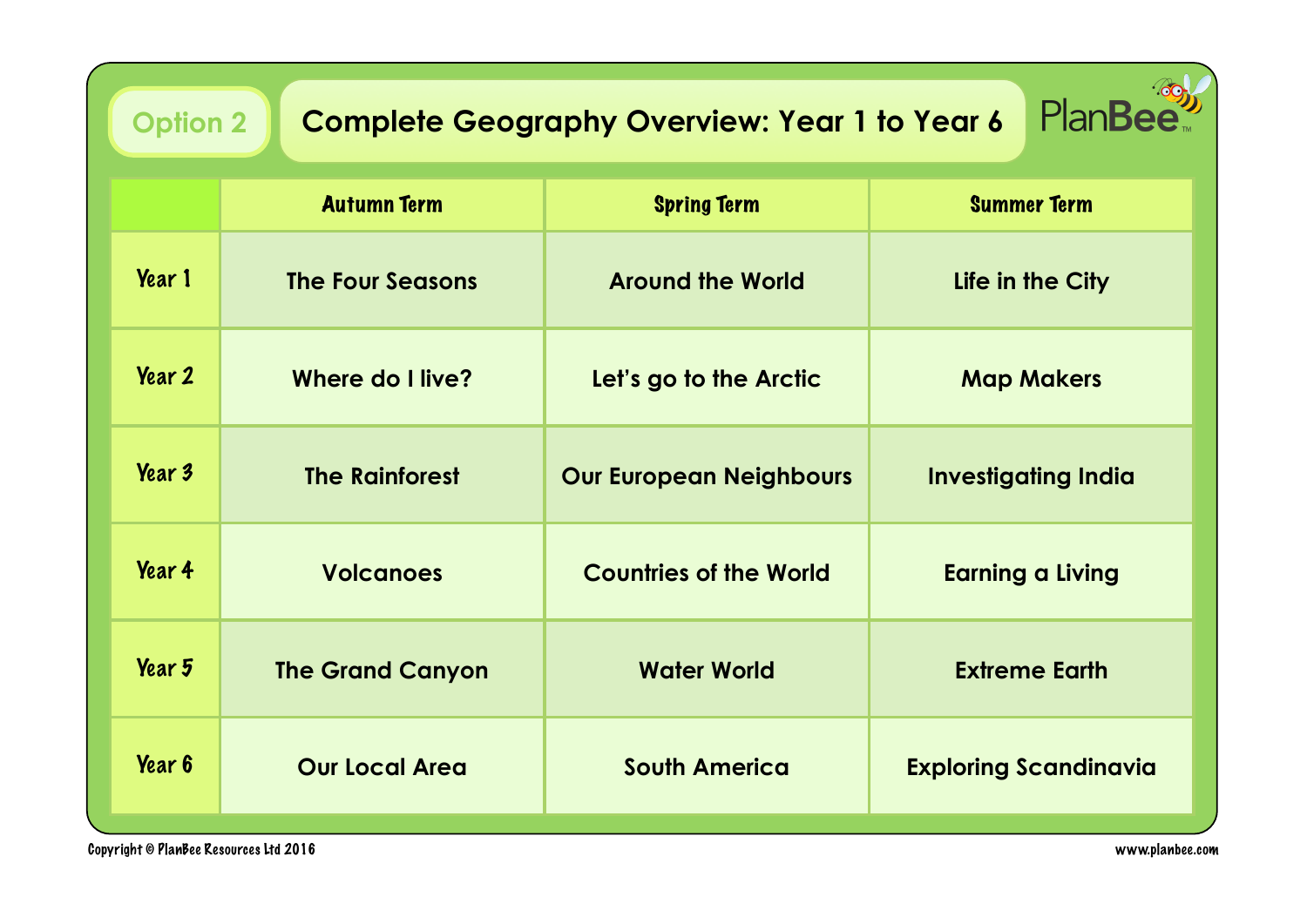**Option 2**

## **Complete Geography Overview: Year 1 to Year 6**

| <b>KS1 Objectives</b>                                                                                                                                                                                      |                                                                                                                                                                                                            |  |  |
|------------------------------------------------------------------------------------------------------------------------------------------------------------------------------------------------------------|------------------------------------------------------------------------------------------------------------------------------------------------------------------------------------------------------------|--|--|
| <b>Objective</b>                                                                                                                                                                                           | <b>PlanBee scheme of work</b>                                                                                                                                                                              |  |  |
| name and locate the world's seven continents and five oceans                                                                                                                                               | Around the World (Year 1 Spring)<br>$\bullet$<br>Where do I live? (Year 2 Autumn)<br>$\bullet$<br>Let's go to the Arctic (Year 2 Spring)                                                                   |  |  |
| . name, locate and identify characteristics of the four countries and capital cities of the United Kingdom and its surrounding seas                                                                        | Where do I live? (Year 2 Autumn)<br>$\bullet$                                                                                                                                                              |  |  |
| understand geographical similarities and differences through studying the human and physical geography of a small area of the United<br>Kingdom, and of a small area in a contrasting non-European country | <b>Town and Country (Year 1 Summer)</b><br>Let's go to the Arctic (Year 2 Spring)                                                                                                                          |  |  |
| • identify seasonal and daily weather patterns in the United Kingdom and the location of hot and cold areas of the world in relation to<br>the Equator and the North and South Poles                       | The Four Seasons (Year 1 Autumn)<br>Let's go to the Arctic (Year 2 Spring)                                                                                                                                 |  |  |
| use basic geographical vocabulary to refer to key physical features, including: beach, cliff, coast, forest, hill, mountain, sea, ocean, river,<br>soil, valley, vegetation, season and weather            | The Four Seasons (Year 1 Autumn)<br>Around the World (Year 1 Spring)<br>$\bullet$<br><b>Town and Country (Year 1 Summer)</b><br>Where do I live? (Year 2 Autumn)<br>Let's go to the Arctic (Year 2 Spring) |  |  |
| use basic geographical vocabulary to refer to key human features, including: city, town, village, factory, farm, house, office, port,<br>harbour and shop                                                  | Around the World (Year 1 Spring)<br><b>Town and Country (Year 1 Summer)</b><br>Where do I live? (Year 2 Autumn)<br><b>Map Makers (Year 2 Summer)</b><br>$\bullet$                                          |  |  |
| . use world maps, atlases and globes to identify the United Kingdom and its countries, as well as the countries, continents and oceans<br>studied at this key stage                                        | Around the World (Year 1 Spring)<br>Where do I live? (Year 2 Autumn)<br>Let's go to the Arctic (Year 2 Spring)                                                                                             |  |  |
| . use simple compass directions (North, South, East and West) and locational and directional language to describe the location of<br>features and routes on a map                                          | <b>Town and Country (Year 1 Summer)</b><br>$\bullet$<br>Let's go to the Arctic (Year 2 Spring)<br>$\bullet$<br><b>Map Makers (Year 2 Summer)</b>                                                           |  |  |
| • use aerial photographs and plan perspectives to recognise landmarks and basic human and physical features; devise a simple map;<br>and use and construct basic symbols in a key                          | <b>Town and Country (Year 1 Summer)</b><br>$\bullet$<br><b>Map Makers (Year 2 Summer)</b>                                                                                                                  |  |  |
| . use simple fieldwork and observational skills to study the geography of their school and its grounds and the key human and physical<br>features of its surrounding environment                           | <b>Town and Country (Year 1 Summer)</b><br>Where do I live? (Year 2 Autumn)<br><b>Map Makers (Year 2 Summer)</b>                                                                                           |  |  |